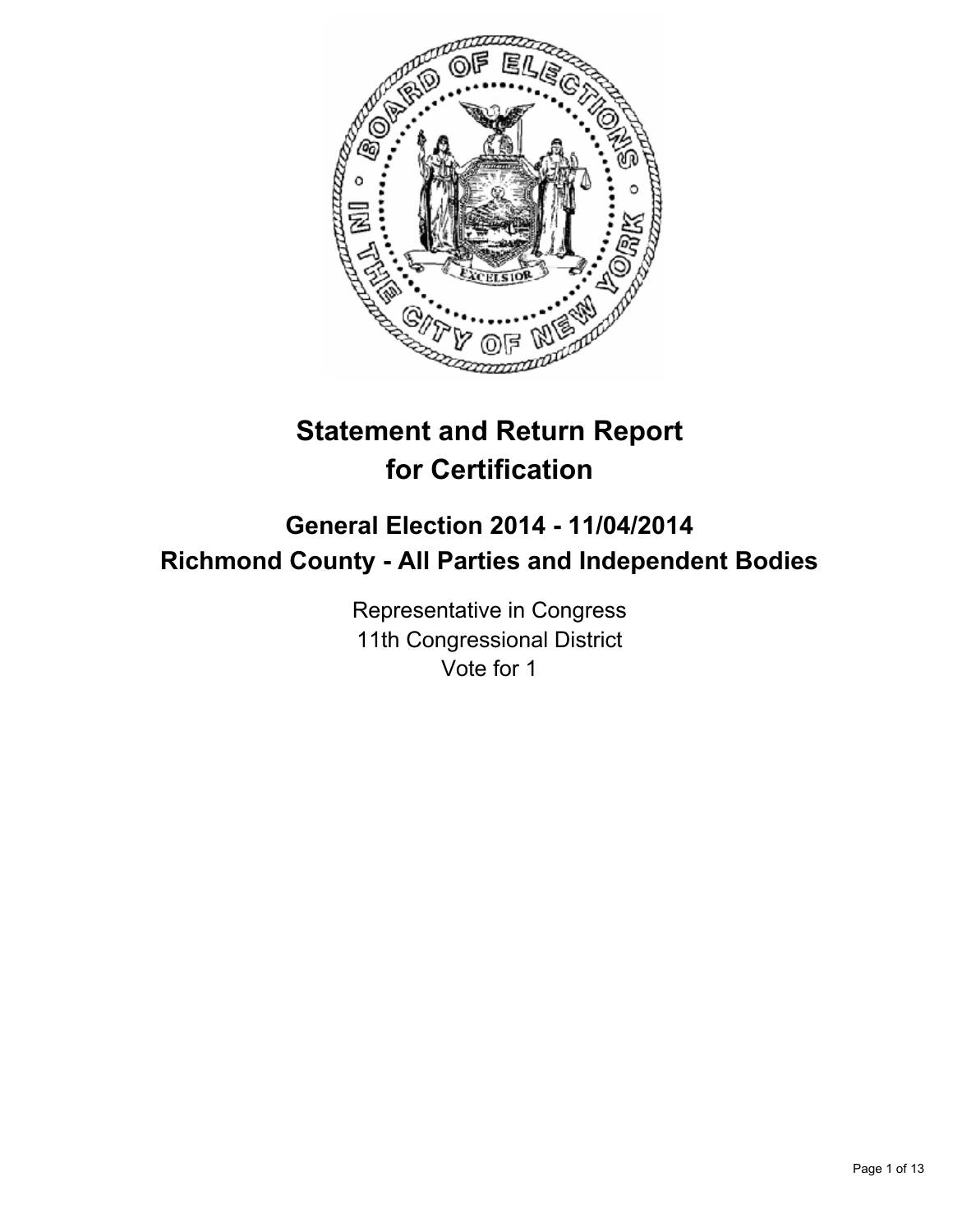

| <b>PUBLIC COUNTER</b>                                    | 19,268      |
|----------------------------------------------------------|-------------|
| <b>EMERGENCY</b>                                         | 0           |
| ABSENTEE/MILITARY                                        | 949         |
| <b>FEDERAL</b>                                           | 68          |
| <b>SPECIAL PRESIDENTIAL</b>                              | 0           |
| AFFIDAVIT                                                | 201         |
| <b>Total Ballots</b>                                     | 20,486      |
| Less - Inapplicable Federal/Special Presidential Ballots | 0           |
| <b>Total Applicable Ballots</b>                          | 20,486      |
| DOMENIC M. RECCHIA JR. (DEMOCRATIC)                      | 11,240      |
| MICHAEL G. GRIMM (REPUBLICAN)                            | 5,585       |
| MICHAEL G. GRIMM (CONSERVATIVE)                          | 1,031       |
| DOMENIC M. RECCHIA JR. (WORKING FAMILIES)                | 969         |
| MICHAEL G. GRIMM (INDEPENDENCE)                          | 411         |
| HENRY J. BARDEL (GREEN)                                  | 536         |
| ADAM LEVINE (WRITE-IN)                                   | 3           |
| ALISA BRAYMAN (WRITE-IN)                                 | 1           |
| ALLISON I. DUFFY (WRITE-IN)                              | 1           |
| ANDREW J. OLSEN (WRITE-IN)                               | 1           |
| ANGELA MERKED (WRITE-IN)                                 | 1           |
| BILL HOLLAND (WRITE-IN)                                  | $\mathbf 1$ |
| BILL NYE (WRITE-IN)                                      | 1           |
| CHRISTOPHER MELINARI (WRITE-IN)                          | 1           |
| CLAYTON M. HOWARD (WRITE-IN)                             | 1           |
| DALE C. SIMS (WRITE-IN)                                  | 1           |
| DANIEL BATTISTA (WRITE-IN)                               | 1           |
| DANNY AHERN (WRITE-IN)                                   | $\mathbf 1$ |
| DEREK JETER (WRITE-IN)                                   | 1           |
| EDWARD FONTANA (WRITE-IN)                                | 1           |
| ELVIS ROSARIO (WRITE-IN)                                 | 1           |
| EMILY DANGELMAIER (WRITE-IN)                             | 2           |
| ERIC GARNER (WRITE-IN)                                   | 1           |
| FRANCES M. MAGLIANO (WRITE-IN)                           | 1           |
| FRANCESCA NEVILLE (WRITE-IN)                             | 1           |
| GENA MIMOZO (WRITE-IN)                                   | 89          |
| JOSEPH PISCITELLI (WRITE-IN)                             | 1           |
| LITTLE RICHARD (WRITE-IN)                                | 1           |
| MARIO DIRE (WRITE-IN)                                    | 1           |
| MARTIN KRONGOLD (WRITE-IN)                               | 1           |
| MAX BAER JR. (WRITE-IN)                                  | 1           |
| MICHAEL E. MCMAHON (WRITE-IN)                            | 18          |
| MICHAEL FARLEY (WRITE-IN)                                | 1           |
| MICHAEL J. CUSICK (WRITE-IN)                             | 3           |
| NEIL DEGRASSE TYSON (WRITE-IN)                           | 1           |
| PETER M. BATTEN (WRITE-IN)                               | 1           |
| RENATE HAUGETO (WRITE-IN)                                | 1           |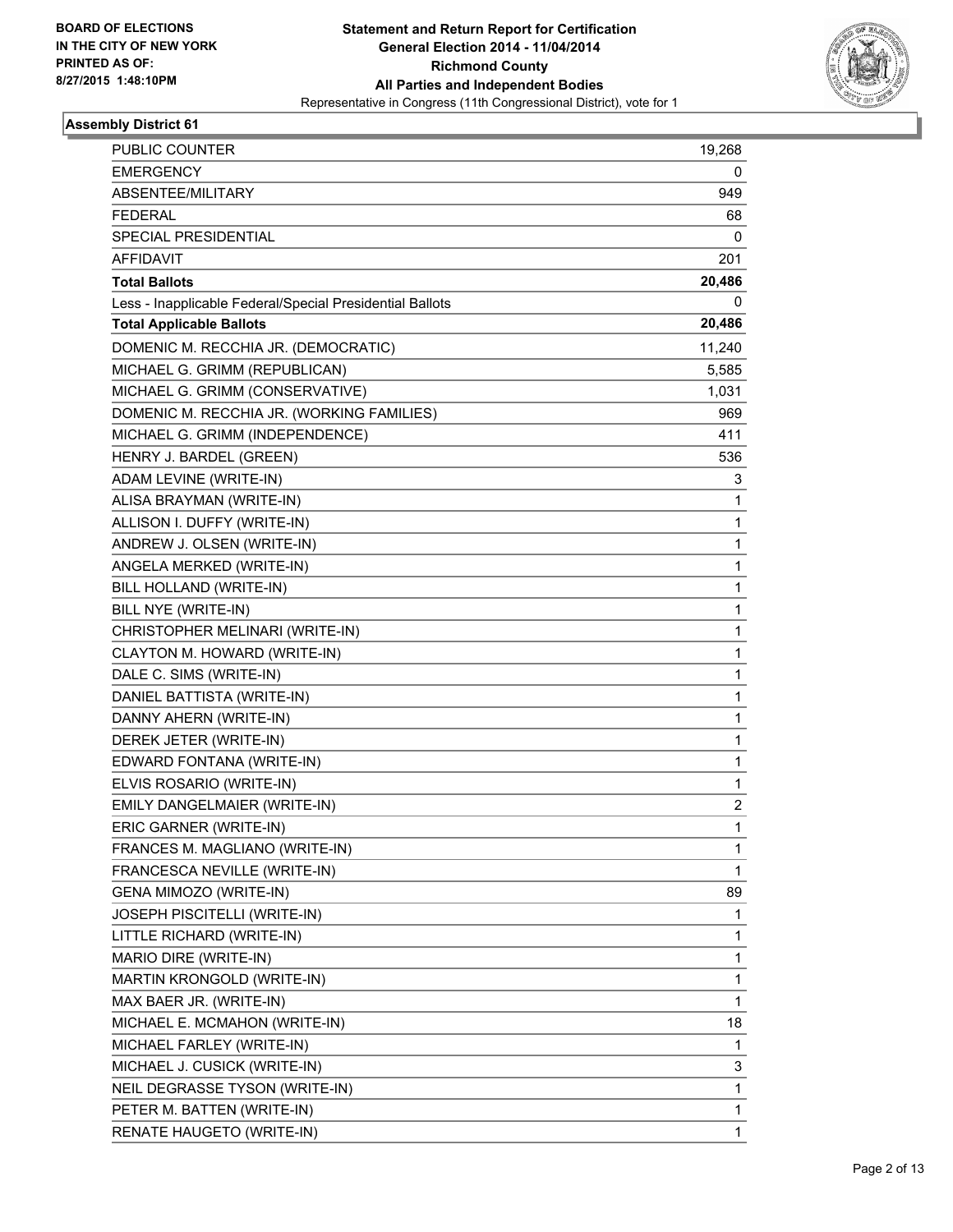

| RICHARD BELL (WRITE-IN)            | 14             |
|------------------------------------|----------------|
| ROB OBERMEYEZ (WRITE-IN)           |                |
| ROBERT BRAYMAN (WRITE-IN)          |                |
| RONALD CAMPBELL (WRITE-IN)         |                |
| SEAN CARP (WRITE-IN)               |                |
| SEAN MULLIGAN (WRITE-IN)           |                |
| THOMAS WEISS (WRITE-IN)            | $\overline{2}$ |
| UNATTRIBUTABLE WRITE-IN (WRITE-IN) | 9              |
| VINCENT DEROSA (WRITE-IN)          |                |
| VITO FOSSELLA JR. (WRITE-IN)       | 3              |
| WHOPPIE GOLDBERG (WRITE-IN)        |                |
| <b>Total Votes</b>                 | 19,948         |
| Unrecorded                         | 538            |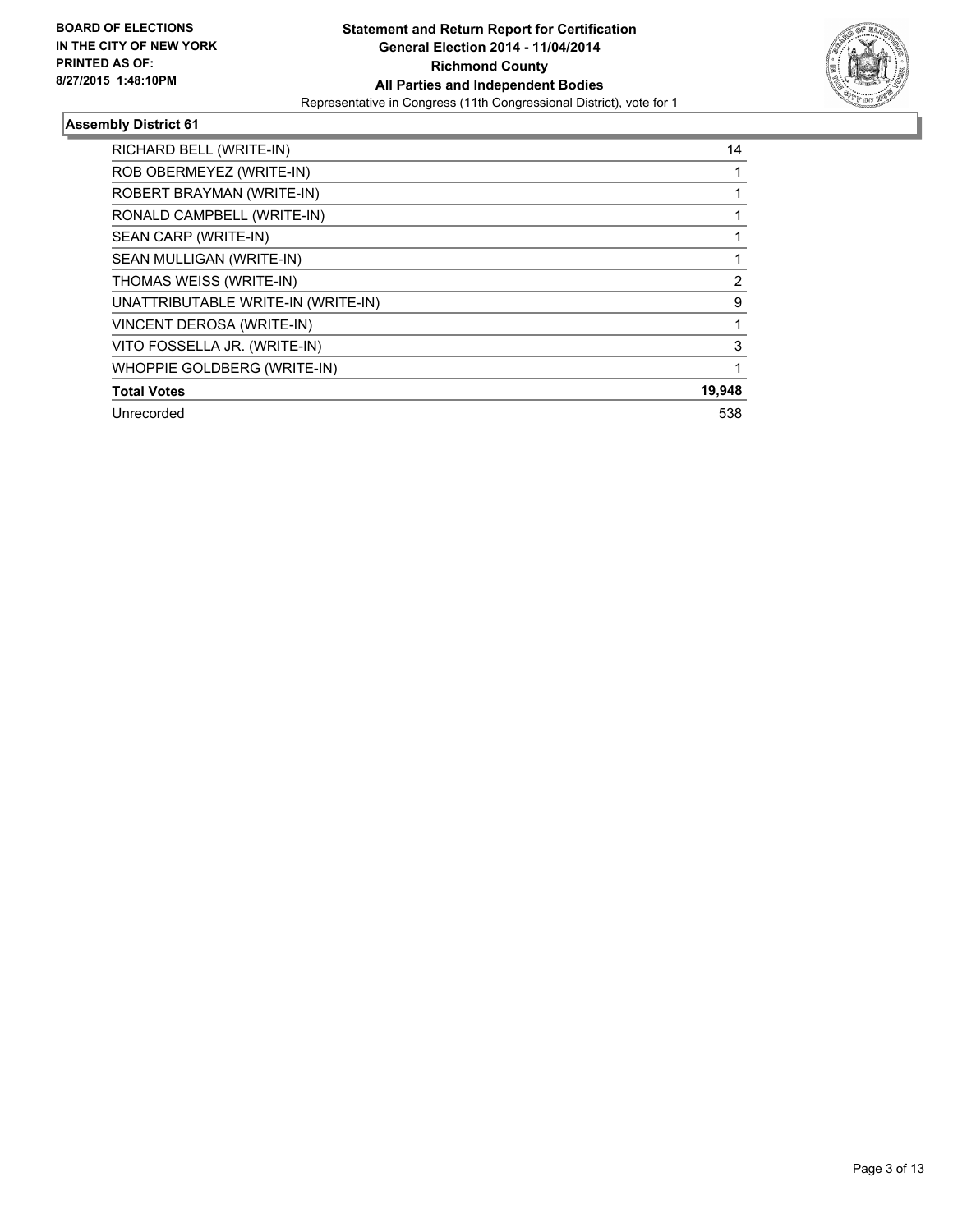

| <b>PUBLIC COUNTER</b>                                    | 22,377      |
|----------------------------------------------------------|-------------|
| <b>EMERGENCY</b>                                         | 0           |
| ABSENTEE/MILITARY                                        | 718         |
| <b>FEDERAL</b>                                           | 39          |
| SPECIAL PRESIDENTIAL                                     | 0           |
| AFFIDAVIT                                                | 133         |
| <b>Total Ballots</b>                                     | 23,267      |
| Less - Inapplicable Federal/Special Presidential Ballots | 0           |
| <b>Total Applicable Ballots</b>                          | 23,267      |
| DOMENIC M. RECCHIA JR. (DEMOCRATIC)                      | 4,827       |
| MICHAEL G. GRIMM (REPUBLICAN)                            | 14,298      |
| MICHAEL G. GRIMM (CONSERVATIVE)                          | 2,132       |
| DOMENIC M. RECCHIA JR. (WORKING FAMILIES)                | 475         |
| MICHAEL G. GRIMM (INDEPENDENCE)                          | 548         |
| HENRY J. BARDEL (GREEN)                                  | 473         |
| ALBERT ALBANESE III (WRITE-IN)                           | 1           |
| ALEX ZABLOCKI (WRITE-IN)                                 | 1           |
| ALFRED C. CERILLO III (WRITE-IN)                         | 1           |
| ANDREW MAYER (WRITE-IN)                                  | 1           |
| ANTHONY DIBANTOLOMZO (WRITE-IN)                          | 1           |
| ANTHONY INCARBONE (WRITE-IN)                             | $\mathbf 1$ |
| ANTHONY REINHART (WRITE-IN)                              | 1           |
| ANTHONY RUFFINING (WRITE-IN)                             | 1           |
| DANIEL R. QUINN (WRITE-IN)                               | 1           |
| DEREK JETER (WRITE-IN)                                   | 1           |
| DIANE J. SAVINO (WRITE-IN)                               | 1           |
| FRANK MORANO (WRITE-IN)                                  | $\mathbf 1$ |
| <b>GENA MALZONE (WRITE-IN)</b>                           | 1           |
| GENA MIMOZO (WRITE-IN)                                   | 23          |
| GENA MOZZARRELLA (WRITE-IN)                              | 1           |
| HUNTER ELIJAH HULLINS (WRITE-IN)                         | 1           |
| JAMES ARTHUR BOEHEIM (WRITE-IN)                          | 1           |
| JAMES MOLINARO (WRITE-IN)                                | 1           |
| JEANEANN CHCCHRALLO (WRITE-IN)                           | 1           |
| JESSE VENTURA (WRITE-IN)                                 | 1           |
| JOSEPH MANZO (WRITE-IN)                                  | 1           |
| JOSEPH PERRY (WRITE-IN)                                  | 1           |
| KATHLEEN GORMAN (WRITE-IN)                               | 1           |
| KEN RAISCLE (WRITE-IN)                                   | 1           |
| LINDA BARCACCIA (WRITE-IN)                               | 1           |
| LISA GREY (WRITE-IN)                                     | 1           |
| LUKE DIXON (WRITE-IN)                                    | 1           |
| MARA MONTALBANO (WRITE-IN)                               | 1           |
| MARGO KLIMAS (WRITE-IN)                                  | 1           |
| MICHAEL E. MCMAHON (WRITE-IN)                            | 7           |
| MICHAEL J. CUSICK (WRITE-IN)                             | 5           |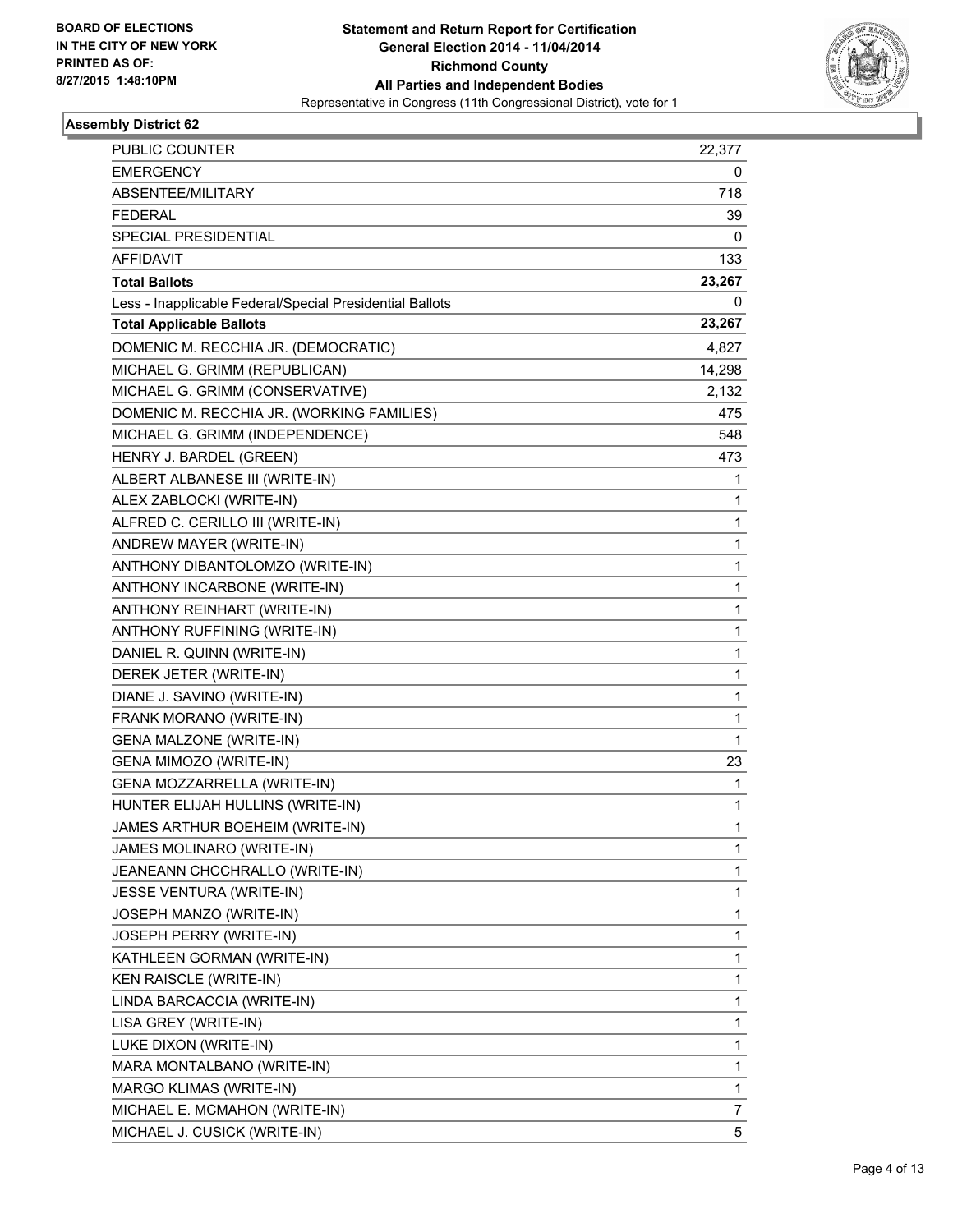

| MICHAEL POLLEGRINO (WRITE-IN)      |                |
|------------------------------------|----------------|
| MICHELE BURKE (WRITE-IN)           |                |
| PETER KING (WRITE-IN)              |                |
| PHILIP CARRONE (WRITE-IN)          | 2              |
| RANDY LORDE MARSH (WRITE-IN)       | 1              |
| RICHARD BELL (WRITE-IN)            | 5              |
| ROBERT HOLST (WRITE-IN)            |                |
| RUSSELL C. GALLO (WRITE-IN)        | $\overline{2}$ |
| RUSSELL GELLS (WRITE-IN)           |                |
| SALVATORE ACCARDI JR. (WRITE-IN)   | 1              |
| SCOTT NORRIS (WRITE-IN)            |                |
| STEPHEN T. BREWI (WRITE-IN)        |                |
| THOMAS WEISS (WRITE-IN)            | 3              |
| UNATTRIBUTABLE WRITE-IN (WRITE-IN) | 25             |
| VITO FOSSELLA JR. (WRITE-IN)       | 3              |
| <b>Total Votes</b>                 | 22,865         |
| Unrecorded                         | 402            |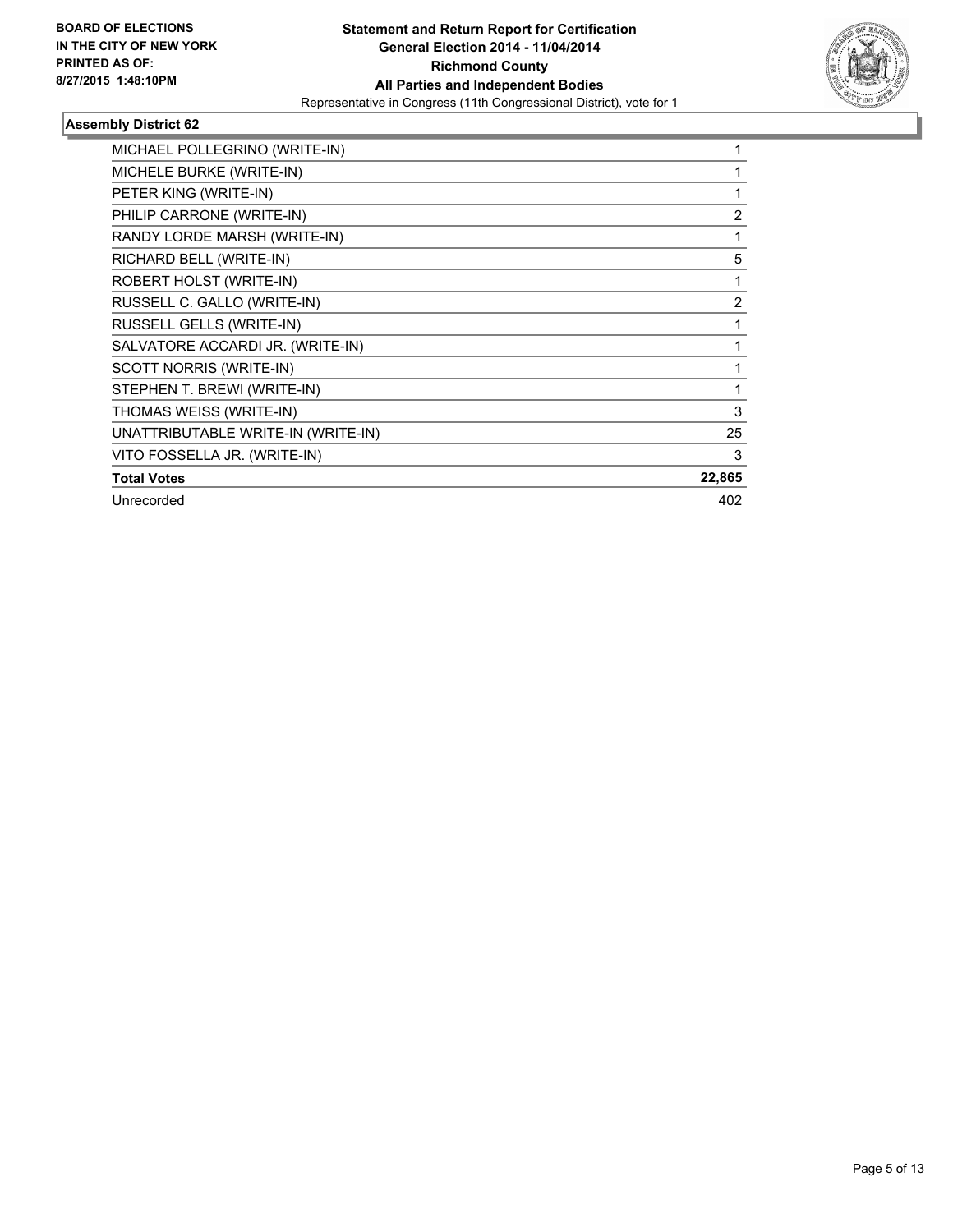

| <b>PUBLIC COUNTER</b>                                    | 20,105                  |
|----------------------------------------------------------|-------------------------|
| <b>EMERGENCY</b>                                         | 3                       |
| ABSENTEE/MILITARY                                        | 940                     |
| <b>FEDERAL</b>                                           | 77                      |
| SPECIAL PRESIDENTIAL                                     | 0                       |
| AFFIDAVIT                                                | 147                     |
| <b>Total Ballots</b>                                     | 21,272                  |
| Less - Inapplicable Federal/Special Presidential Ballots | 0                       |
| <b>Total Applicable Ballots</b>                          | 21,272                  |
| DOMENIC M. RECCHIA JR. (DEMOCRATIC)                      | 7,654                   |
| MICHAEL G. GRIMM (REPUBLICAN)                            | 10,018                  |
| MICHAEL G. GRIMM (CONSERVATIVE)                          | 1,390                   |
| DOMENIC M. RECCHIA JR. (WORKING FAMILIES)                | 592                     |
| MICHAEL G. GRIMM (INDEPENDENCE)                          | 524                     |
| HENRY J. BARDEL (GREEN)                                  | 503                     |
| ADAM LEVINE (WRITE-IN)                                   | 1                       |
| ADELOLO DOW (WRITE-IN)                                   | 2                       |
| ANDREW SWANSON (WRITE-IN)                                | 1                       |
| ANTHONY REINHART (WRITE-IN)                              | 1                       |
| <b>BILL CLINTON (WRITE-IN)</b>                           | 1                       |
| <b>BOBBY GERRON (WRITE-IN)</b>                           | 1                       |
| <b>BRIAN LAUGHLIN (WRITE-IN)</b>                         | 1                       |
| CANDINO S. GUDE (WRITE-IN)                               | 1                       |
| CARMINE ANGIOLI (WRITE-IN)                               | $\overline{\mathbf{c}}$ |
| CHRISTINE RAMIREZ (WRITE-IN)                             | 1                       |
| DEBI ROSE (WRITE-IN)                                     | 1                       |
| DICK BURNS (WRITE-IN)                                    | 1                       |
| DOMENIC GRIMM (WRITE-IN)                                 | 1                       |
| DOMINCK MONFERNATO (WRITE-IN)                            | 1                       |
| ED FERNIDAD (WRITE-IN)                                   | 1                       |
| EDWARD BROWN (WRITE-IN)                                  | 1                       |
| EDWARD SNOWDEN (WRITE-IN)                                | 1                       |
| GENA MIMOZO (WRITE-IN)                                   | 36                      |
| GIL JOHN BIGGS (WRITE-IN)                                | 1                       |
| JAMES GILMORE (WRITE-IN)                                 | 1                       |
| JAMI MATONS (WRITE-IN)                                   | 1                       |
| JASON GILLEGO (WRITE-IN)                                 | 1                       |
| JOHN D'ANNA (WRITE-IN)                                   | 1                       |
| JOHN OLIVER (WRITE-IN)                                   | 1                       |
| JOHN ROIFORTE (WRITE-IN)                                 | 1                       |
| KEVIN BEYAR (WRITE-IN)                                   | 1                       |
| LESLIE KNOPE (WRITE-IN)                                  | 1                       |
| LORRAINE ISENBERG (WRITE-IN)                             | 1                       |
| MARCUS A. MARINO (WRITE-IN)                              | 2                       |
| MEG VENTRUDO (WRITE-IN)                                  | 1                       |
| MENDY MIROCZNIK (WRITE-IN)                               | 2                       |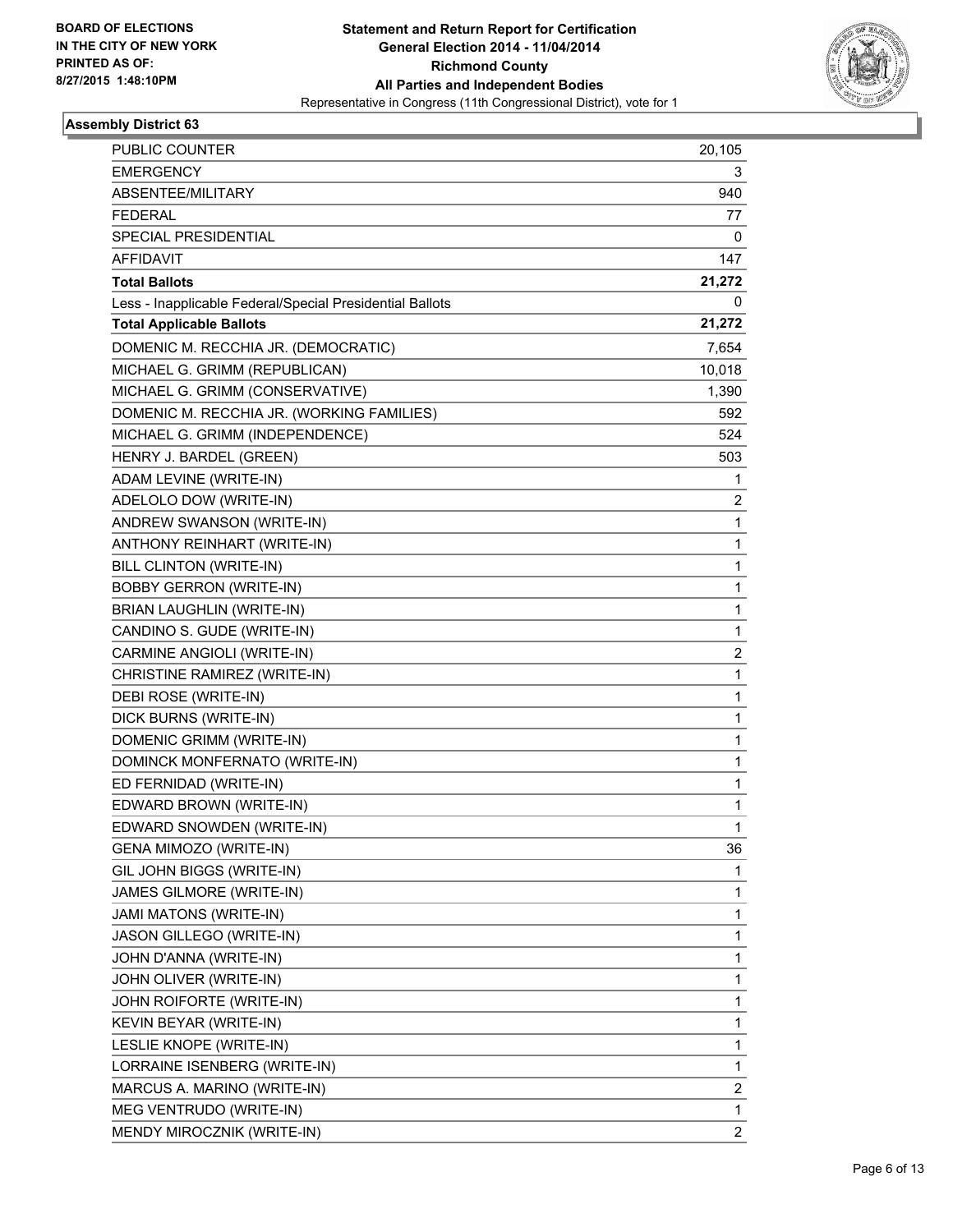

| MIA MANNACCIO (WRITE-IN)           |        |
|------------------------------------|--------|
| MICHAEL E. MCMAHON (WRITE-IN)      | 12     |
| MICHAEL J. CUSICK (WRITE-IN)       | 7      |
| MICHAEL SAVAGE (WRITE-IN)          | 2      |
| NICHOLAS H. BILOTTI (WRITE-IN)     |        |
| NICOLE MALLIOTAKIS (WRITE-IN)      |        |
| PATRICK MARCEATIO (WRITE-IN)       |        |
| PETER BATTEN (WRITE-IN)            |        |
| REED PODELL (WRITE-IN)             |        |
| RICHARD BELL (WRITE-IN)            |        |
| RICHARD CISAK (WRITE-IN)           |        |
| RONALD REAGAN (WRITE-IN)           |        |
| RUSSELL C. GALLO (WRITE-IN)        | 3      |
| UNATTRIBUTABLE WRITE-IN (WRITE-IN) | 15     |
| <b>Total Votes</b>                 | 20,799 |
| Unrecorded                         | 473    |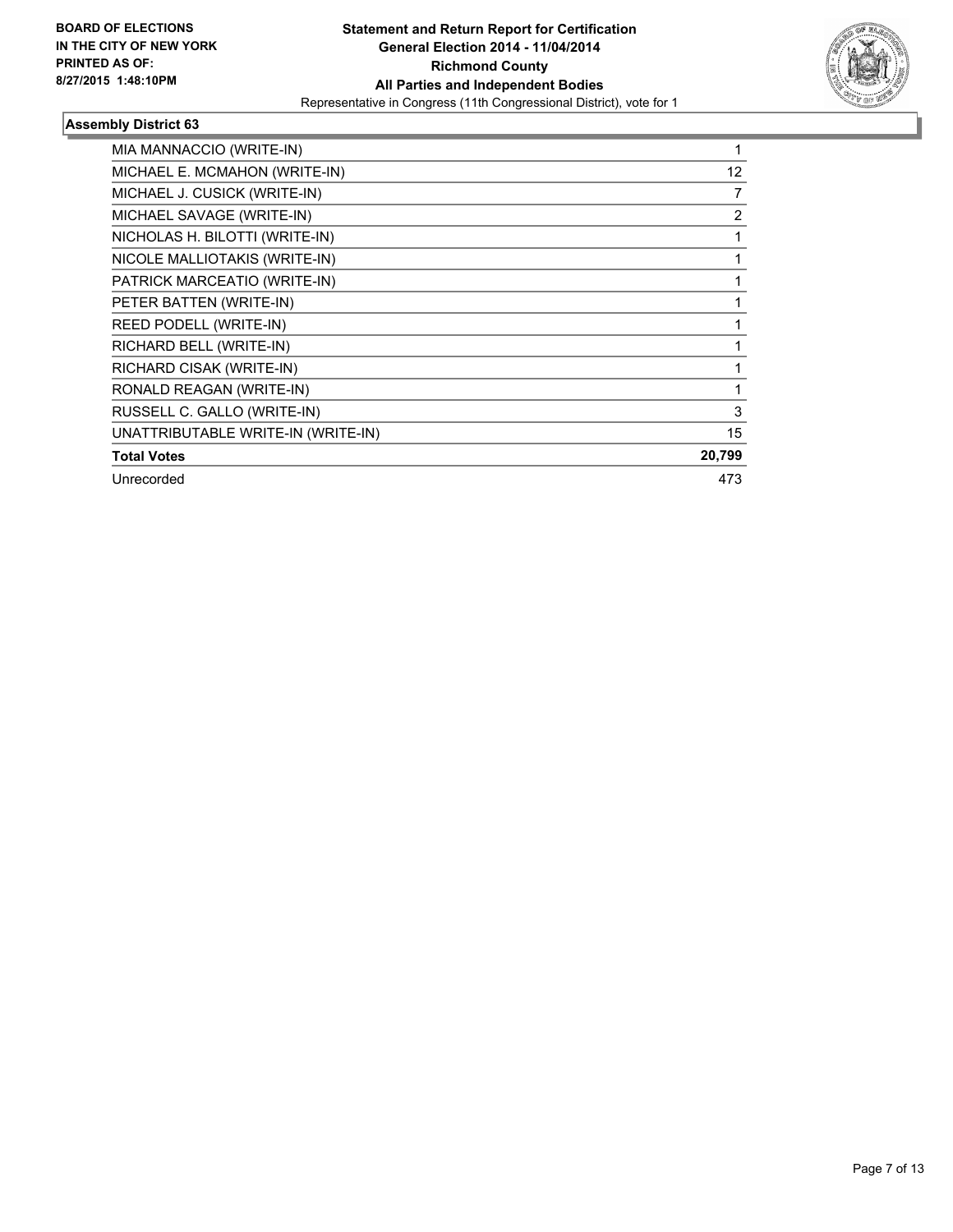

| PUBLIC COUNTER                                           | 15,524       |
|----------------------------------------------------------|--------------|
| <b>EMERGENCY</b>                                         | 0            |
| ABSENTEE/MILITARY                                        | 696          |
| <b>FEDERAL</b>                                           | 38           |
| SPECIAL PRESIDENTIAL                                     | 0            |
| AFFIDAVIT                                                | 131          |
| <b>Total Ballots</b>                                     | 16,389       |
| Less - Inapplicable Federal/Special Presidential Ballots | 0            |
| <b>Total Applicable Ballots</b>                          | 16,389       |
| DOMENIC M. RECCHIA JR. (DEMOCRATIC)                      | 4,214        |
| MICHAEL G. GRIMM (REPUBLICAN)                            | 9,105        |
| MICHAEL G. GRIMM (CONSERVATIVE)                          | 1,382        |
| DOMENIC M. RECCHIA JR. (WORKING FAMILIES)                | 410          |
| MICHAEL G. GRIMM (INDEPENDENCE)                          | 505          |
| HENRY J. BARDEL (GREEN)                                  | 368          |
| ADRIAN SALATAN (WRITE-IN)                                | 1            |
| ANDREW LANZA (WRITE-IN)                                  | 1            |
| ANTHONY R. TROISE (WRITE-IN)                             | 1            |
| <b>BRUCE BANNER (WRITE-IN)</b>                           | $\mathbf{1}$ |
| CHARLIE ROSE (WRITE-IN)                                  | 1            |
| COCO RAE GORILLA (WRITE-IN)                              | 1            |
| DAN DONAVAN (WRITE-IN)                                   | 1            |
| DANIEL DONOVAN (WRITE-IN)                                | 1            |
| DAVID BELKOWITZ (WRITE-IN)                               | 1            |
| DMITRY BYKOSKIY (WRITE-IN)                               | 1            |
| EILEEN PACTTARI (WRITE-IN)                               | 1            |
| GENA MIMOZO (WRITE-IN)                                   | 10           |
| GIUSEPPA RUGUET (WRITE-IN)                               | 1            |
| JAMES ODDO (WRITE-IN)                                    | 1            |
| <b>JESSICA ORBON (WRITE-IN)</b>                          | 1            |
| JOHN KELLY (WRITE-IN)                                    | 1            |
| JON STEWART (WRITE-IN)                                   | 1            |
| JONATHAN ROSSI (WRITE-IN)                                | 1            |
| JUSTIN CAPUTE (WRITE-IN)                                 | 1            |
| KERRIE SULLIVAN (WRITE-IN)                               | 1            |
| MARIETTA CANNING (WRITE-IN)                              | 1            |
| MICHAEL BROGLE (WRITE-IN)                                | 1            |
| MICHAEL E. MCMAHON (WRITE-IN)                            | 3            |
| MICHAEL J. CUSICK (WRITE-IN)                             | 5            |
| MICHAEL KAUFMAN (WRITE-IN)                               | 1            |
| MIKE O'BRIEN (WRITE-IN)                                  | 1            |
| NICHOLAS VIGARITO JR. (WRITE-IN)                         | 1            |
| NICOLE MALLIOTAKIS (WRITE-IN)                            | 2            |
| RICHARD BELL (WRITE-IN)                                  | 4            |
| RORY M. MCLAUGHIN (WRITE-IN)                             | 1            |
| RUSSELL C. GALLO (WRITE-IN)                              | $\mathbf{1}$ |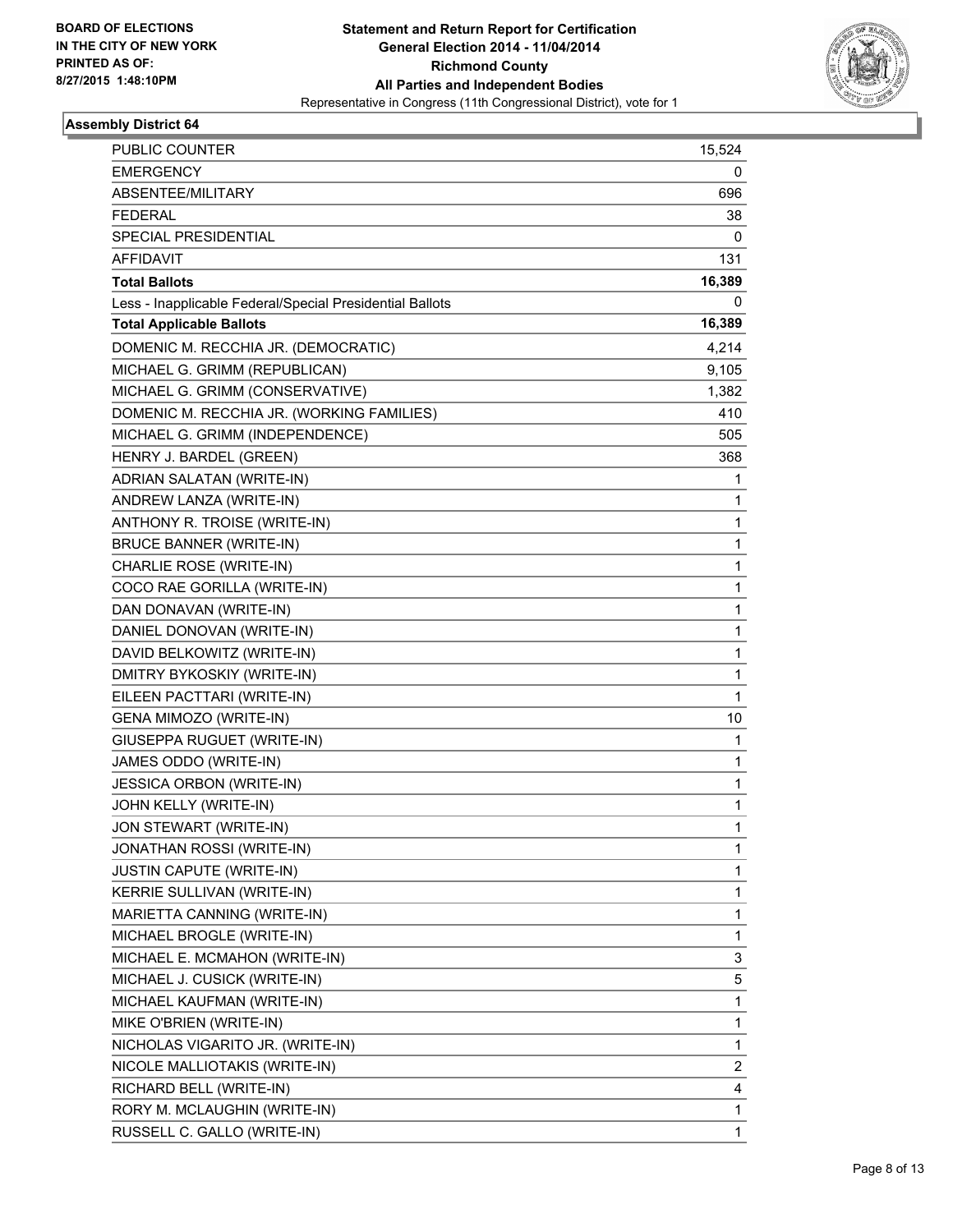

| STEFANIE BERG-WHITCROFT (WRITE-IN) |        |
|------------------------------------|--------|
| TIM MCPANTLIN (WRITE-IN)           |        |
| UNATTRIBUTABLE WRITE-IN (WRITE-IN) | 14     |
| VITO FOSSELLA JR. (WRITE-IN)       | 2      |
| <b>Total Votes</b>                 | 16.052 |
| Unrecorded                         | 337    |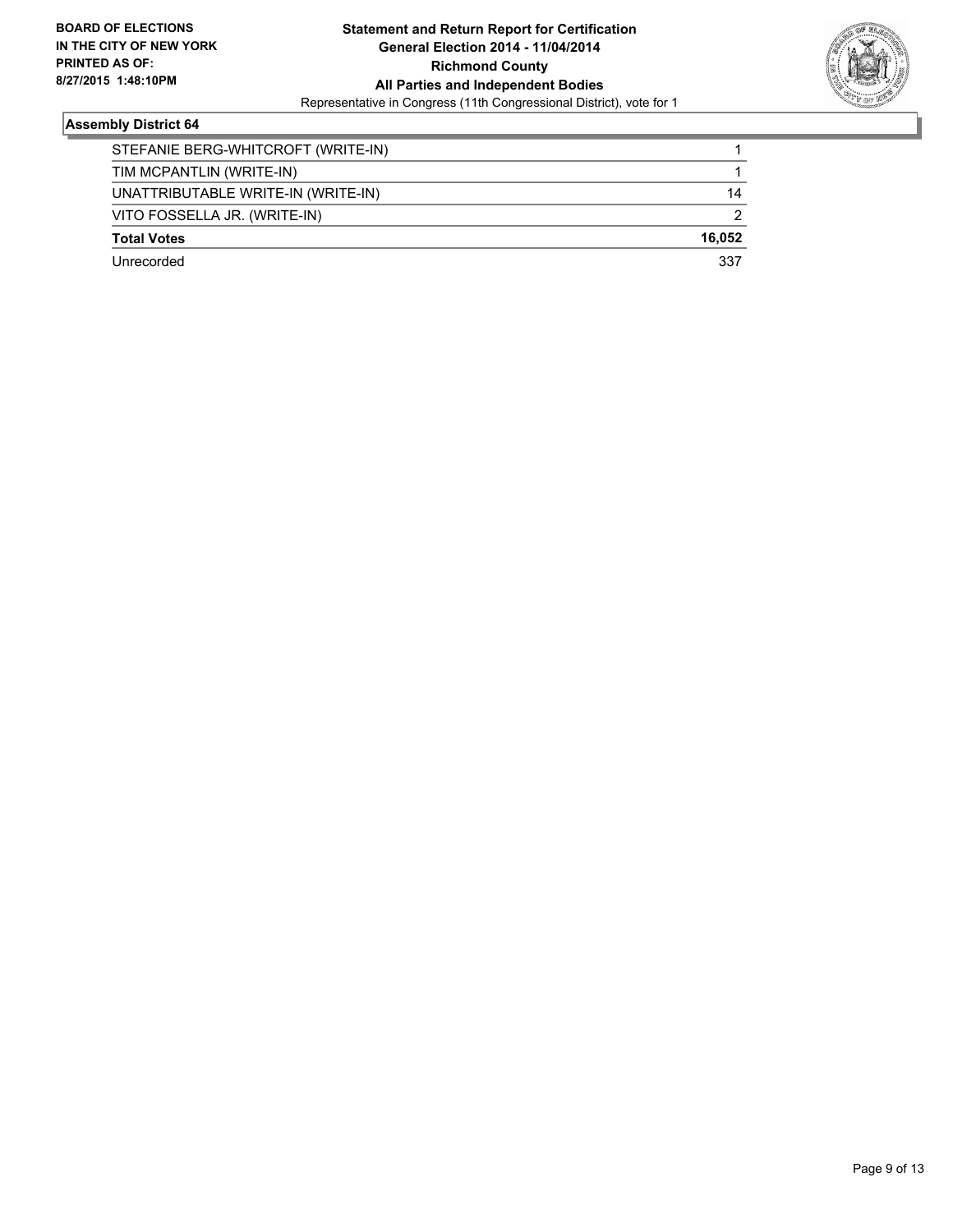

| <b>PUBLIC COUNTER</b>                                    | 77,274 |
|----------------------------------------------------------|--------|
| <b>EMERGENCY</b>                                         | 3      |
| ABSENTEE/MILITARY                                        | 3,303  |
| FEDERAL                                                  | 222    |
| SPECIAL PRESIDENTIAL                                     | 0      |
| AFFIDAVIT                                                | 612    |
| <b>Total Ballots</b>                                     | 81,414 |
| Less - Inapplicable Federal/Special Presidential Ballots | 0      |
| <b>Total Applicable Ballots</b>                          | 81,414 |
| DOMENIC M. RECCHIA JR. (DEMOCRATIC)                      | 27,935 |
| MICHAEL G. GRIMM (REPUBLICAN)                            | 39,006 |
| MICHAEL G. GRIMM (CONSERVATIVE)                          | 5,935  |
| DOMENIC M. RECCHIA JR. (WORKING FAMILIES)                | 2,446  |
| MICHAEL G. GRIMM (INDEPENDENCE)                          | 1,988  |
| HENRY J. BARDEL (GREEN)                                  | 1,880  |
| ADAM LEVINE (WRITE-IN)                                   | 4      |
| ADELOLO DOW (WRITE-IN)                                   | 2      |
| ADRIAN SALATAN (WRITE-IN)                                | 1      |
| ALBERT ALBANESE III (WRITE-IN)                           | 1      |
| ALEX ZABLOCKI (WRITE-IN)                                 | 1      |
| ALFRED C. CERILLO III (WRITE-IN)                         | 1      |
| ALISA BRAYMAN (WRITE-IN)                                 | 1      |
| ALLISON I. DUFFY (WRITE-IN)                              | 1      |
| ANDREW J. OLSEN (WRITE-IN)                               | 1      |
| ANDREW LANZA (WRITE-IN)                                  | 1      |
| ANDREW MAYER (WRITE-IN)                                  | 1      |
| ANDREW SWANSON (WRITE-IN)                                | 1      |
| ANGELA MERKED (WRITE-IN)                                 | 1      |
| ANTHONY DIBANTOLOMZO (WRITE-IN)                          | 1      |
| ANTHONY INCARBONE (WRITE-IN)                             | 1      |
| ANTHONY R. TROISE (WRITE-IN)                             | 1      |
| ANTHONY REINHART (WRITE-IN)                              | 2      |
| ANTHONY RUFFINING (WRITE-IN)                             | 1      |
| BILL CLINTON (WRITE-IN)                                  | 1      |
| BILL HOLLAND (WRITE-IN)                                  | 1      |
| BILL NYE (WRITE-IN)                                      | 1      |
| <b>BOBBY GERRON (WRITE-IN)</b>                           | 1      |
| BRIAN LAUGHLIN (WRITE-IN)                                | 1      |
| <b>BRUCE BANNER (WRITE-IN)</b>                           | 1      |
| CANDINO S. GUDE (WRITE-IN)                               | 1      |
| CARMINE ANGIOLI (WRITE-IN)                               | 2      |
| CHARLIE ROSE (WRITE-IN)                                  | 1      |
| CHRISTINE RAMIREZ (WRITE-IN)                             | 1      |
| CHRISTOPHER MELINARI (WRITE-IN)                          | 1      |
| CLAYTON M. HOWARD (WRITE-IN)                             | 1      |
| COCO RAE GORILLA (WRITE-IN)                              | 1      |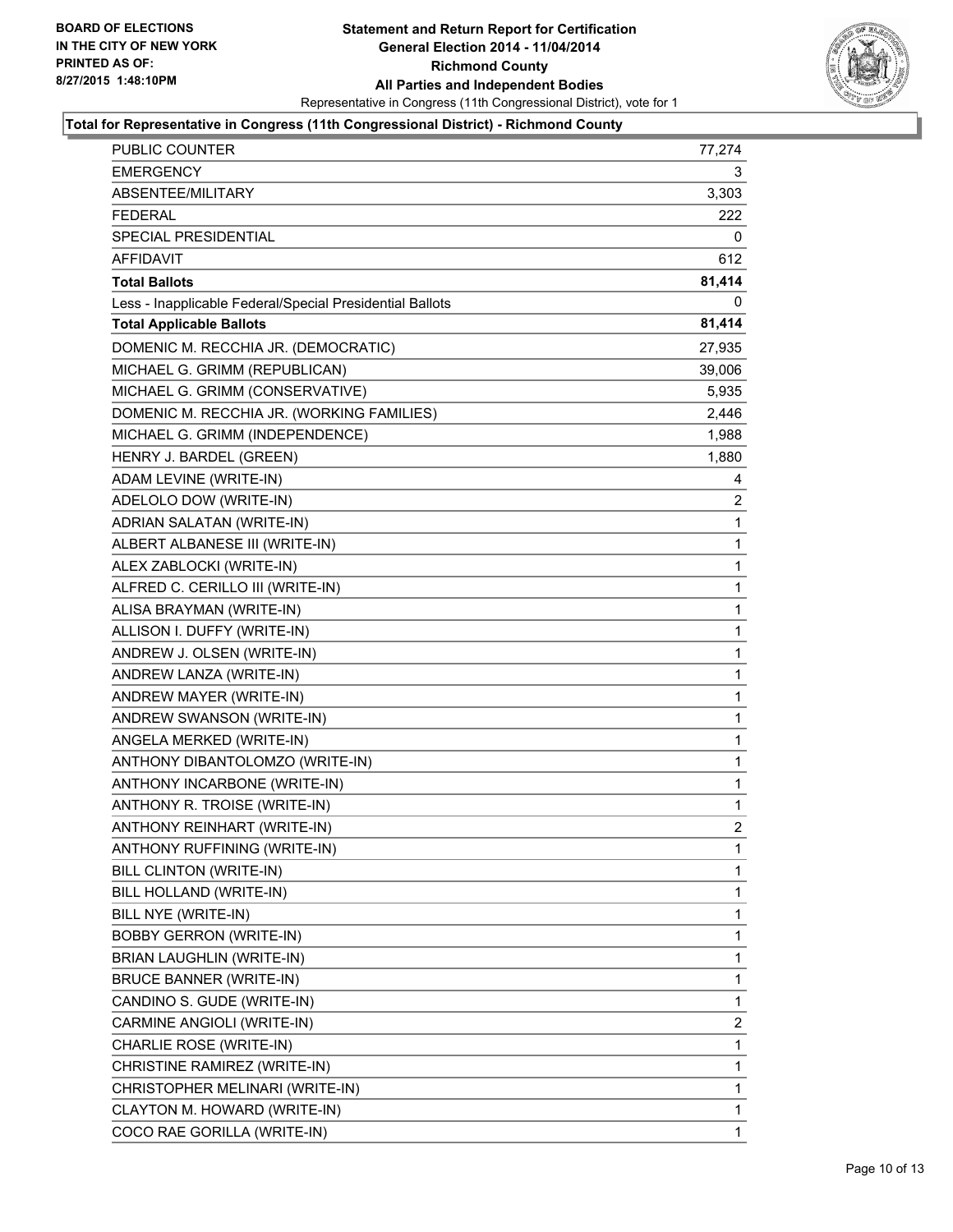

| DALE C. SIMS (WRITE-IN)          | 1              |
|----------------------------------|----------------|
| DAN DONAVAN (WRITE-IN)           | 1              |
| DANIEL BATTISTA (WRITE-IN)       | 1              |
| DANIEL DONOVAN (WRITE-IN)        | 1              |
| DANIEL R. QUINN (WRITE-IN)       | 1              |
| DANNY AHERN (WRITE-IN)           | 1              |
| DAVID BELKOWITZ (WRITE-IN)       | 1              |
| DEBI ROSE (WRITE-IN)             | 1              |
| DEREK JETER (WRITE-IN)           | $\overline{2}$ |
| DIANE J. SAVINO (WRITE-IN)       | 1              |
| DICK BURNS (WRITE-IN)            | 1              |
| DMITRY BYKOSKIY (WRITE-IN)       | 1              |
| DOMENIC GRIMM (WRITE-IN)         | 1              |
| DOMINCK MONFERNATO (WRITE-IN)    | 1              |
| ED FERNIDAD (WRITE-IN)           | 1              |
| EDWARD BROWN (WRITE-IN)          | 1              |
| EDWARD FONTANA (WRITE-IN)        | 1              |
| EDWARD SNOWDEN (WRITE-IN)        | 1              |
| EILEEN PACTTARI (WRITE-IN)       | 1              |
| ELVIS ROSARIO (WRITE-IN)         | 1              |
| EMILY DANGELMAIER (WRITE-IN)     | $\overline{2}$ |
| ERIC GARNER (WRITE-IN)           | 1              |
| FRANCES M. MAGLIANO (WRITE-IN)   | 1              |
| FRANCESCA NEVILLE (WRITE-IN)     | 1              |
| FRANK MORANO (WRITE-IN)          | 1              |
| <b>GENA MALZONE (WRITE-IN)</b>   | 1              |
| GENA MIMOZO (WRITE-IN)           | 158            |
| GENA MOZZARRELLA (WRITE-IN)      | 1              |
| GIL JOHN BIGGS (WRITE-IN)        | 1              |
| GIUSEPPA RUGUET (WRITE-IN)       | 1              |
| HUNTER ELIJAH HULLINS (WRITE-IN) | 1              |
| JAMES ARTHUR BOEHEIM (WRITE-IN)  | 1              |
| JAMES GILMORE (WRITE-IN)         | 1              |
| JAMES MOLINARO (WRITE-IN)        | 1              |
| JAMES ODDO (WRITE-IN)            | 1              |
| JAMI MATONS (WRITE-IN)           | 1              |
| JASON GILLEGO (WRITE-IN)         | 1              |
| JEANEANN CHCCHRALLO (WRITE-IN)   | 1              |
| JESSE VENTURA (WRITE-IN)         | 1              |
| <b>JESSICA ORBON (WRITE-IN)</b>  | 1              |
| JOHN D'ANNA (WRITE-IN)           | 1              |
| JOHN KELLY (WRITE-IN)            | 1              |
| JOHN OLIVER (WRITE-IN)           | 1              |
| JOHN ROIFORTE (WRITE-IN)         | 1              |
| JON STEWART (WRITE-IN)           | 1              |
| JONATHAN ROSSI (WRITE-IN)        | $\mathbf{1}$   |
|                                  |                |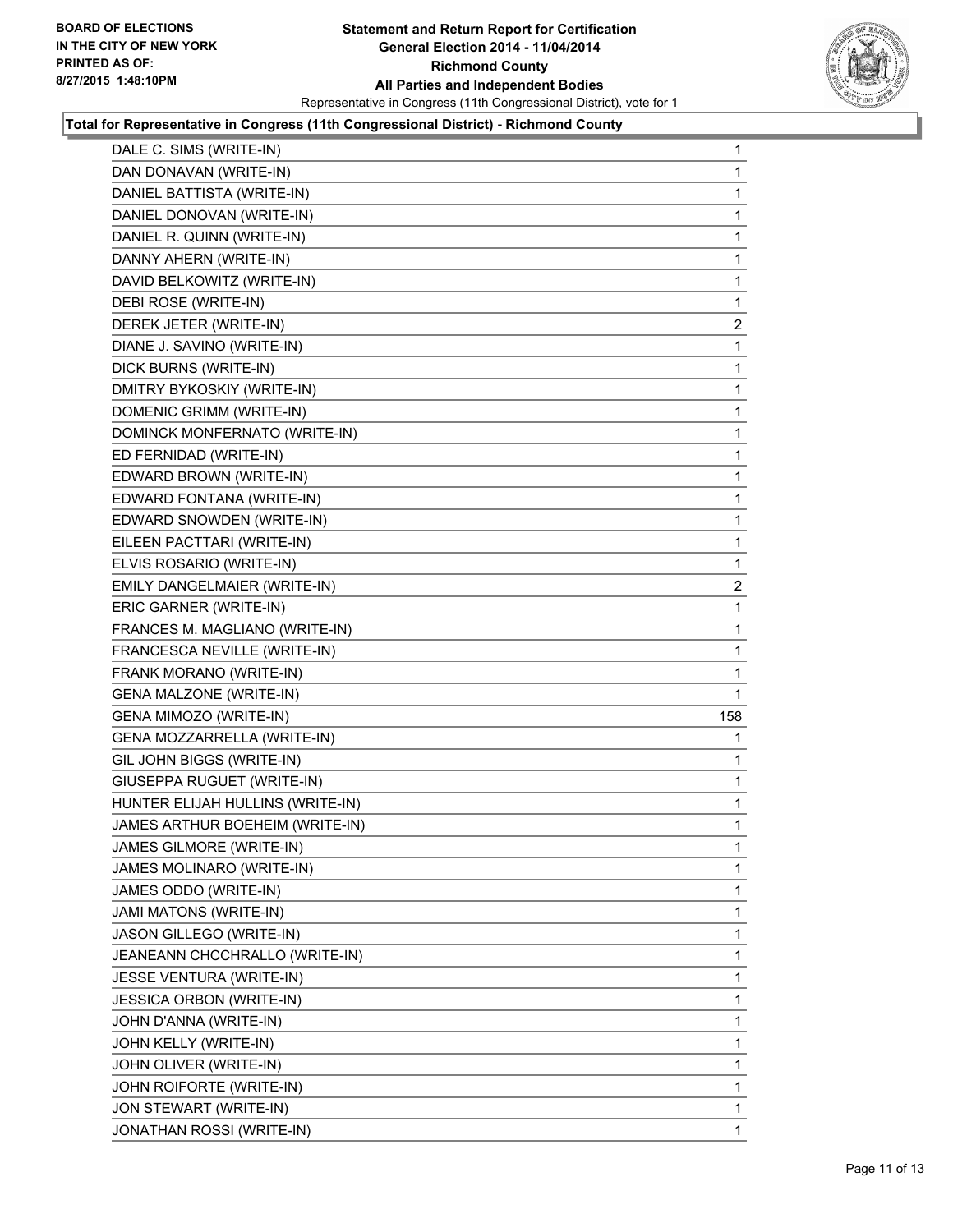

| JOSEPH MANZO (WRITE-IN)          | 1              |
|----------------------------------|----------------|
| JOSEPH PERRY (WRITE-IN)          | 1              |
| JOSEPH PISCITELLI (WRITE-IN)     | 1              |
| JUSTIN CAPUTE (WRITE-IN)         | 1              |
| KATHLEEN GORMAN (WRITE-IN)       | 1              |
| KEN RAISCLE (WRITE-IN)           | 1              |
| KERRIE SULLIVAN (WRITE-IN)       | 1              |
| KEVIN BEYAR (WRITE-IN)           | 1              |
| LESLIE KNOPE (WRITE-IN)          | 1              |
| LINDA BARCACCIA (WRITE-IN)       | 1              |
| LISA GREY (WRITE-IN)             | 1              |
| LITTLE RICHARD (WRITE-IN)        | 1              |
| LORRAINE ISENBERG (WRITE-IN)     | 1              |
| LUKE DIXON (WRITE-IN)            | 1              |
| MARA MONTALBANO (WRITE-IN)       | 1              |
| MARCUS A. MARINO (WRITE-IN)      | $\mathbf{2}$   |
| MARGO KLIMAS (WRITE-IN)          | 1              |
| MARIETTA CANNING (WRITE-IN)      | 1              |
| MARIO DIRE (WRITE-IN)            | 1              |
| MARTIN KRONGOLD (WRITE-IN)       | 1              |
| MAX BAER JR. (WRITE-IN)          | 1              |
| MEG VENTRUDO (WRITE-IN)          | 1              |
| MENDY MIROCZNIK (WRITE-IN)       | 2              |
| MIA MANNACCIO (WRITE-IN)         | 1              |
| MICHAEL BROGLE (WRITE-IN)        | 1              |
| MICHAEL E. MCMAHON (WRITE-IN)    | 40             |
| MICHAEL FARLEY (WRITE-IN)        | 1              |
| MICHAEL J. CUSICK (WRITE-IN)     | 20             |
| MICHAEL KAUFMAN (WRITE-IN)       | 1              |
| MICHAEL POLLEGRINO (WRITE-IN)    | 1              |
| MICHAEL SAVAGE (WRITE-IN)        | $\mathbf{2}$   |
| MICHELE BURKE (WRITE-IN)         | $\mathbf{1}$   |
| MIKE O'BRIEN (WRITE-IN)          | 1              |
| NEIL DEGRASSE TYSON (WRITE-IN)   | 1              |
| NICHOLAS H. BILOTTI (WRITE-IN)   | 1              |
| NICHOLAS VIGARITO JR. (WRITE-IN) | 1              |
| NICOLE MALLIOTAKIS (WRITE-IN)    | 3              |
| PATRICK MARCEATIO (WRITE-IN)     | 1              |
| PETER BATTEN (WRITE-IN)          | 1              |
| PETER KING (WRITE-IN)            | 1              |
| PETER M. BATTEN (WRITE-IN)       | 1              |
| PHILIP CARRONE (WRITE-IN)        | $\overline{2}$ |
| RANDY LORDE MARSH (WRITE-IN)     | 1              |
| REED PODELL (WRITE-IN)           | 1              |
| RENATE HAUGETO (WRITE-IN)        | 1              |
| RICHARD BELL (WRITE-IN)          | 24             |
|                                  |                |